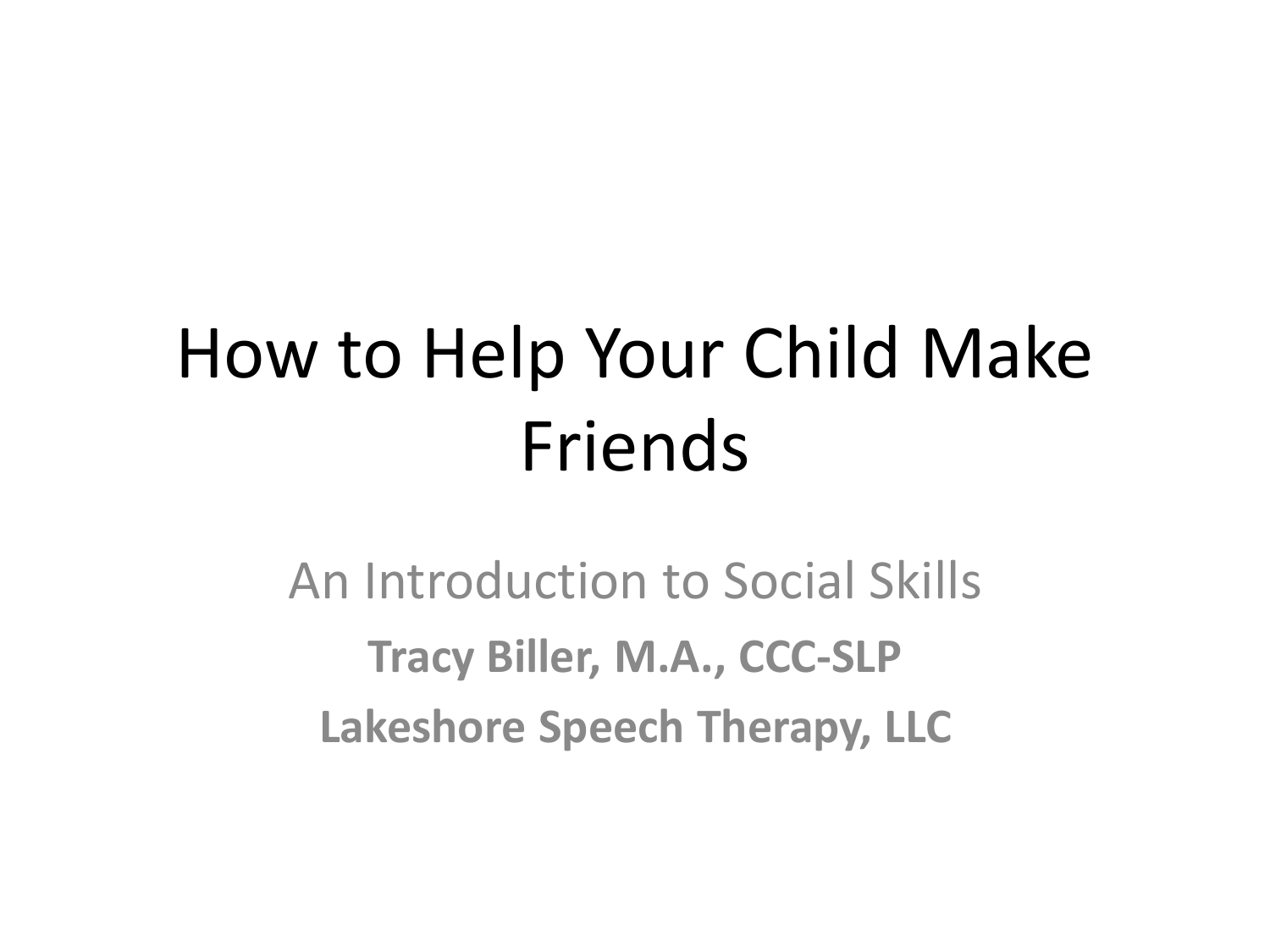### **SOCIAL SKILLS**

• Skills that allow a person to interact and act appropriately in social contexts. Skills include communication, assertiveness, coping, and making friends.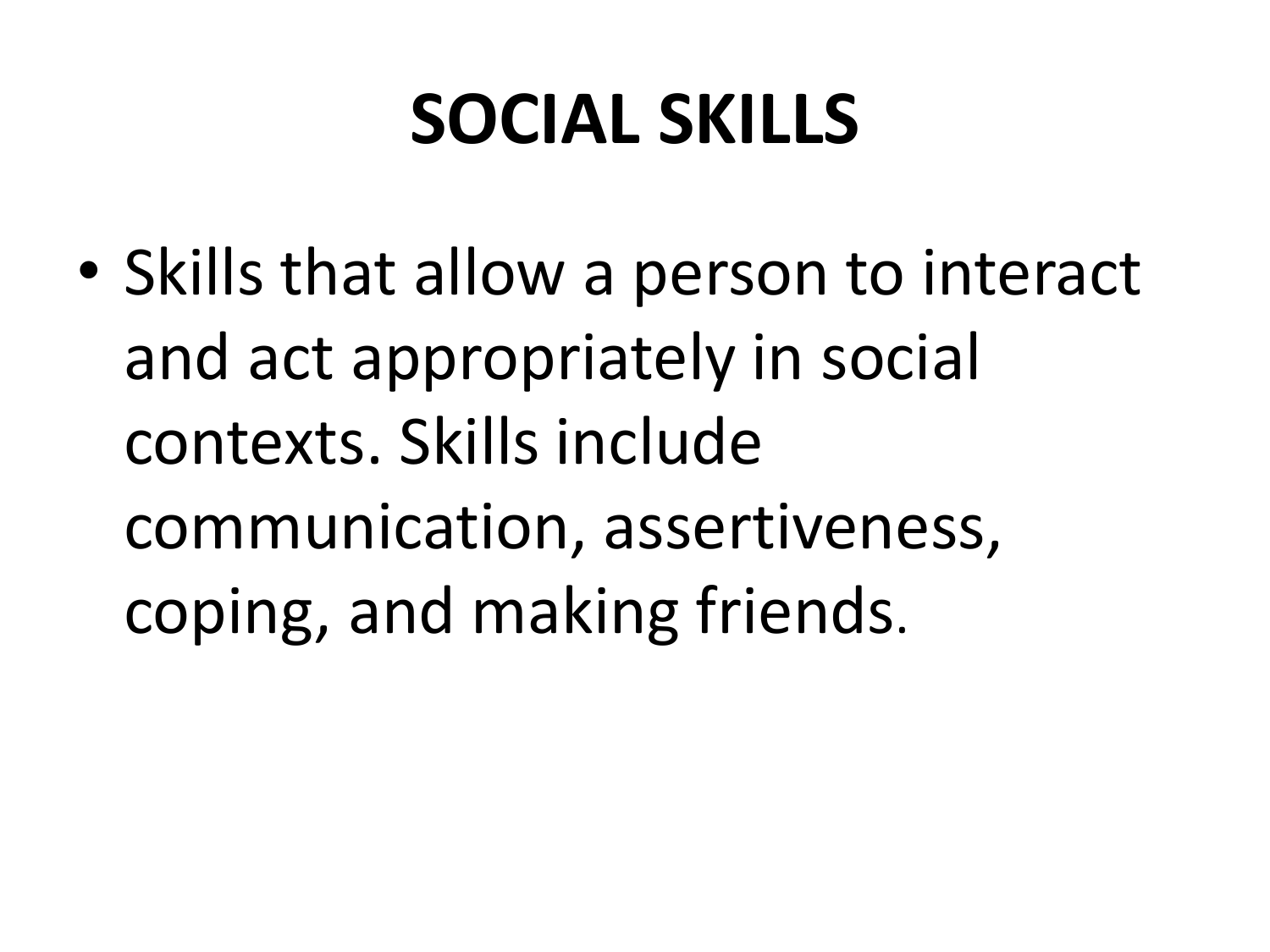# **Examples of Social Skills**

- Eye contact
- Greetings
- Reading body language/tone of voice
- Initiating and exchanging conversation
- Demonstrating flexibility
- Listening
- Taking Turns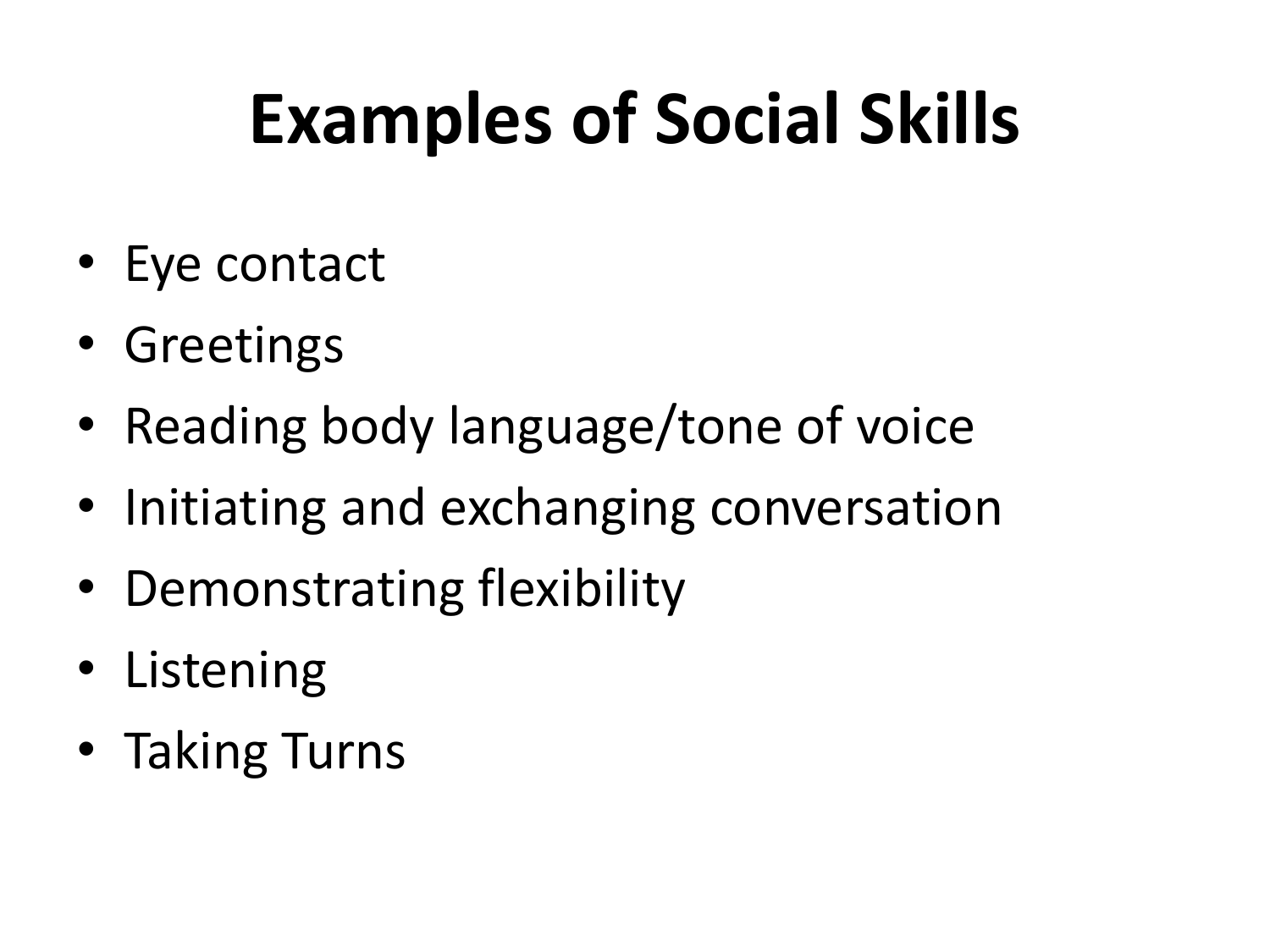### **Effects of Poor Social Skills**

Every interaction requires social skills. When a child has social deficits the effects can be far reaching. Beyond school these deficits can affect professional job opportunities by compromising the person's ability to work effectively with bosses, clients, and co-workers. Social deficits continue to affect personal relationships into adulthood including friendships and marriage.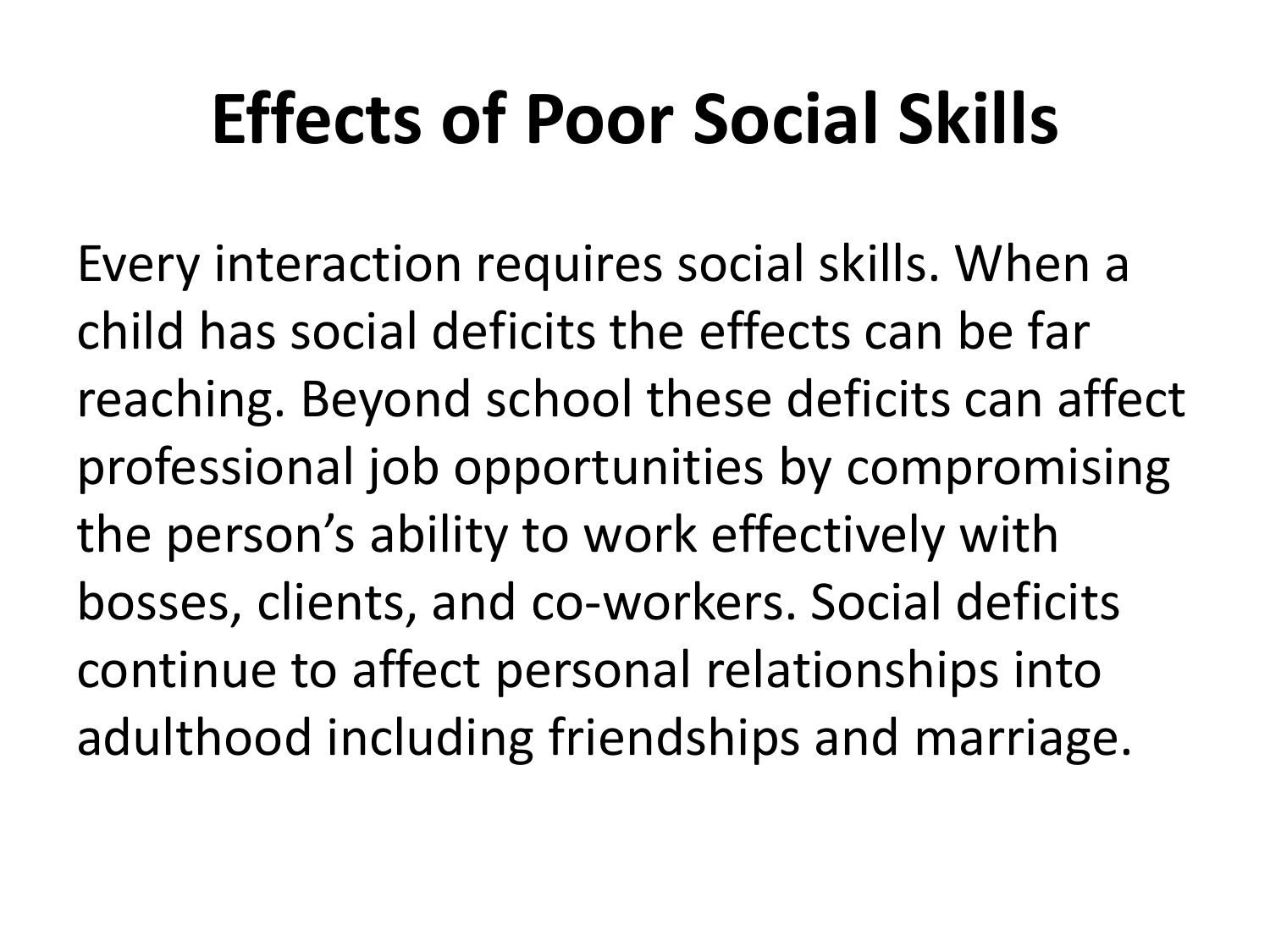#### **Kids More at Risk for Social Skills Problems:**

Children with social anxiety (not just shy)-In some children and teens, this social anxiety may eventually lead to depression, hopelessness, and a loss of interest in social encounters.

Other children may struggle socially because of disruptive, impulsive, or aggressive behaviors.

Some children have difficulty making or keeping friends due to overly exuberant, hyperactive tendencies, such as those with ADD/ADHD. These children may interrupt conversations, have difficulty waiting their turn, or intrude on others' play. They may also become frustrated easily and have a hard time calming themselves down, resulting in tantrums or aggression.

Gifted/highly intelligible children

Children on the Autism Spectrum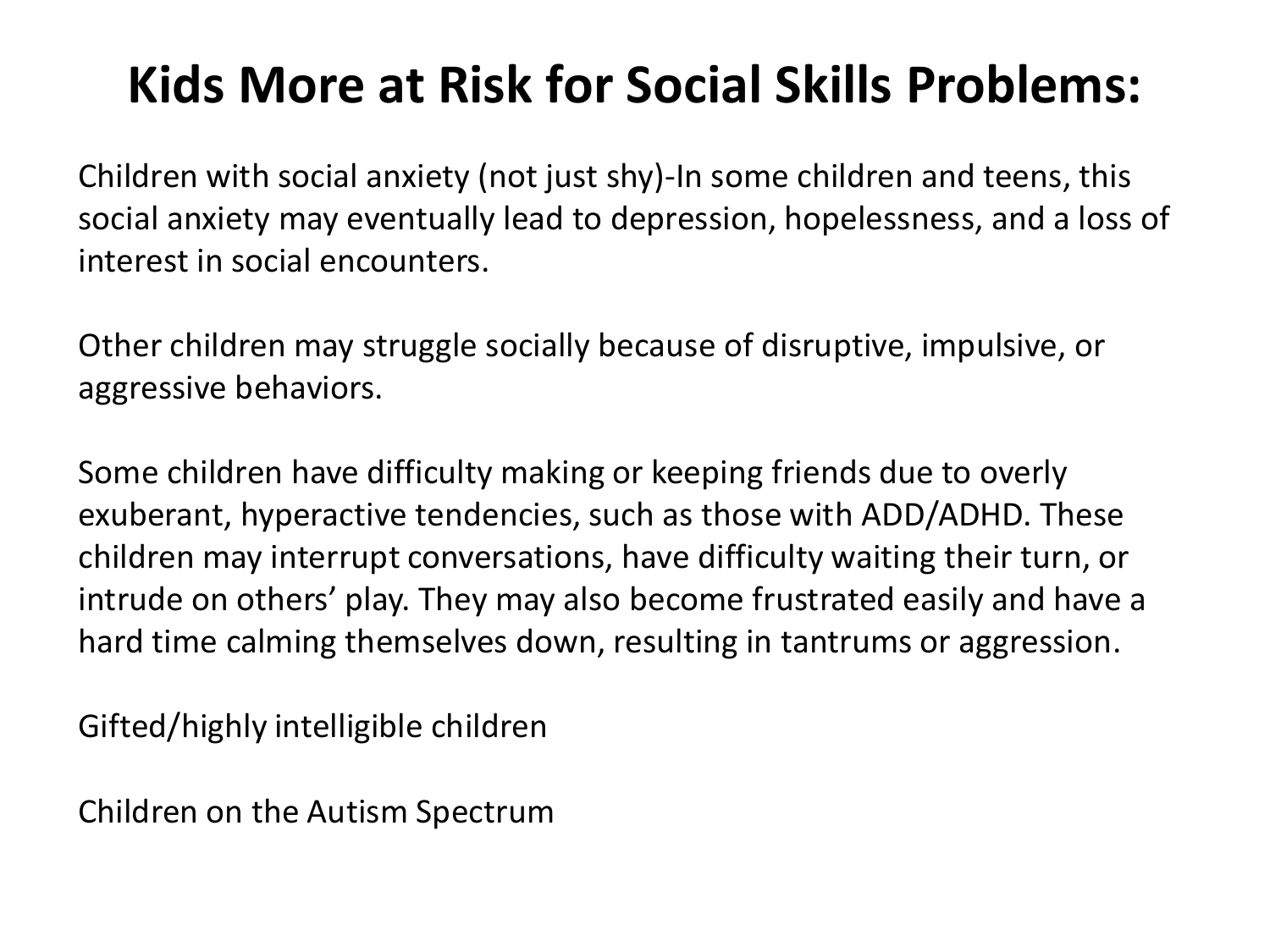# **What's the Good News?**

- Social Skill instruction can help your child learn to act appropriately, interact with others, and develop friendships.
- Practice, Practice, Practice. The only way to learn how to act is to practice these skills with peers.
- Social skill groups provide the opportunity for practice through direct instruction, role play, video modeling, social stories etc.
- \* Parents play a big role in teaching their children how to make friends.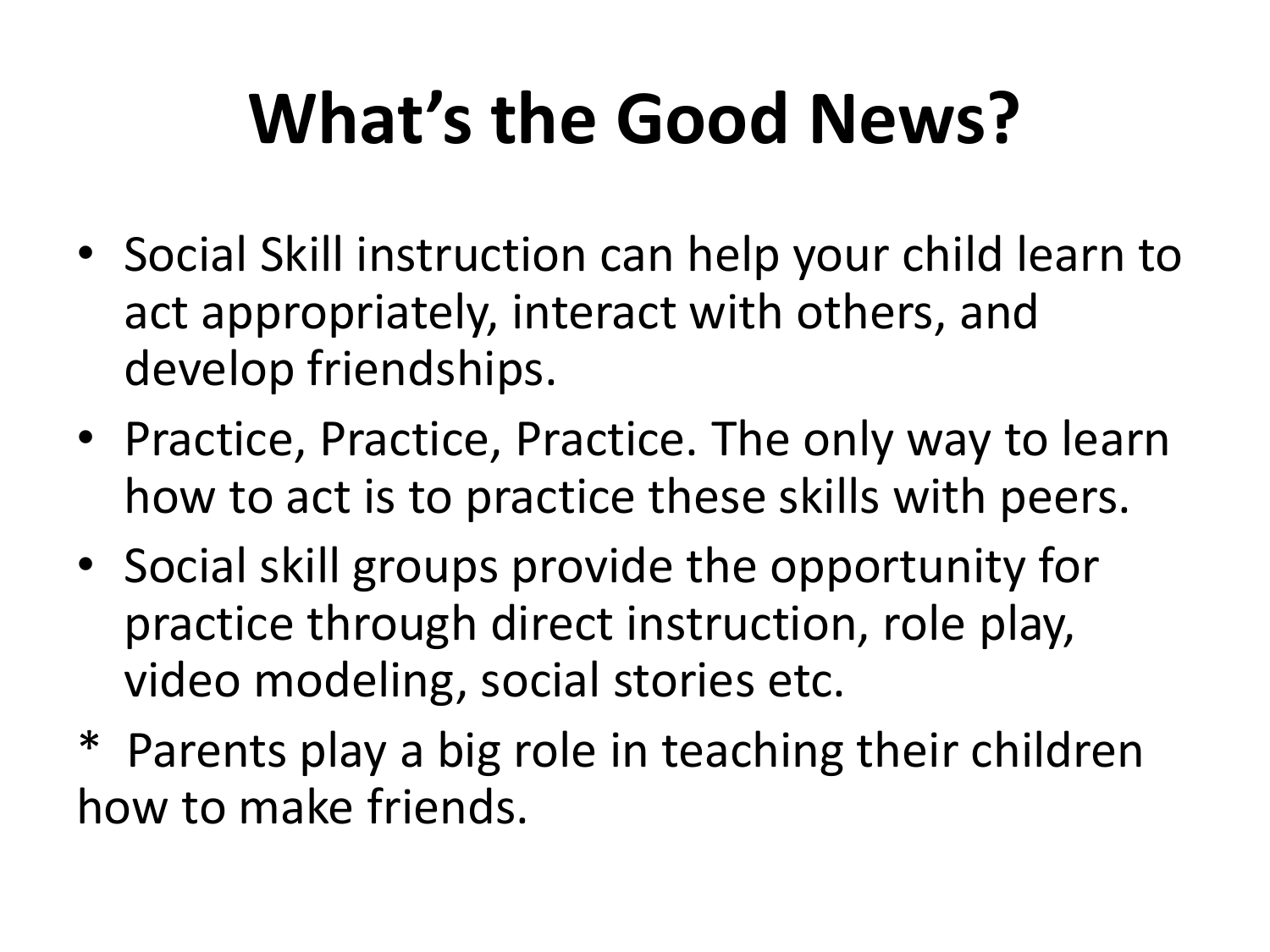### **Unwritten Rules**

- Every social interaction is governed by Unwritten Rules. These rules explain how to interpret social cues and how to act appropriately in social situations. Unwritten rules are commonly referred to as the "hidden curriculum."
- These Unwritten Rules guide us through every social situation.
- Rules are rarely stated but most people have an intuitive understanding of them. Children with social deficits do not!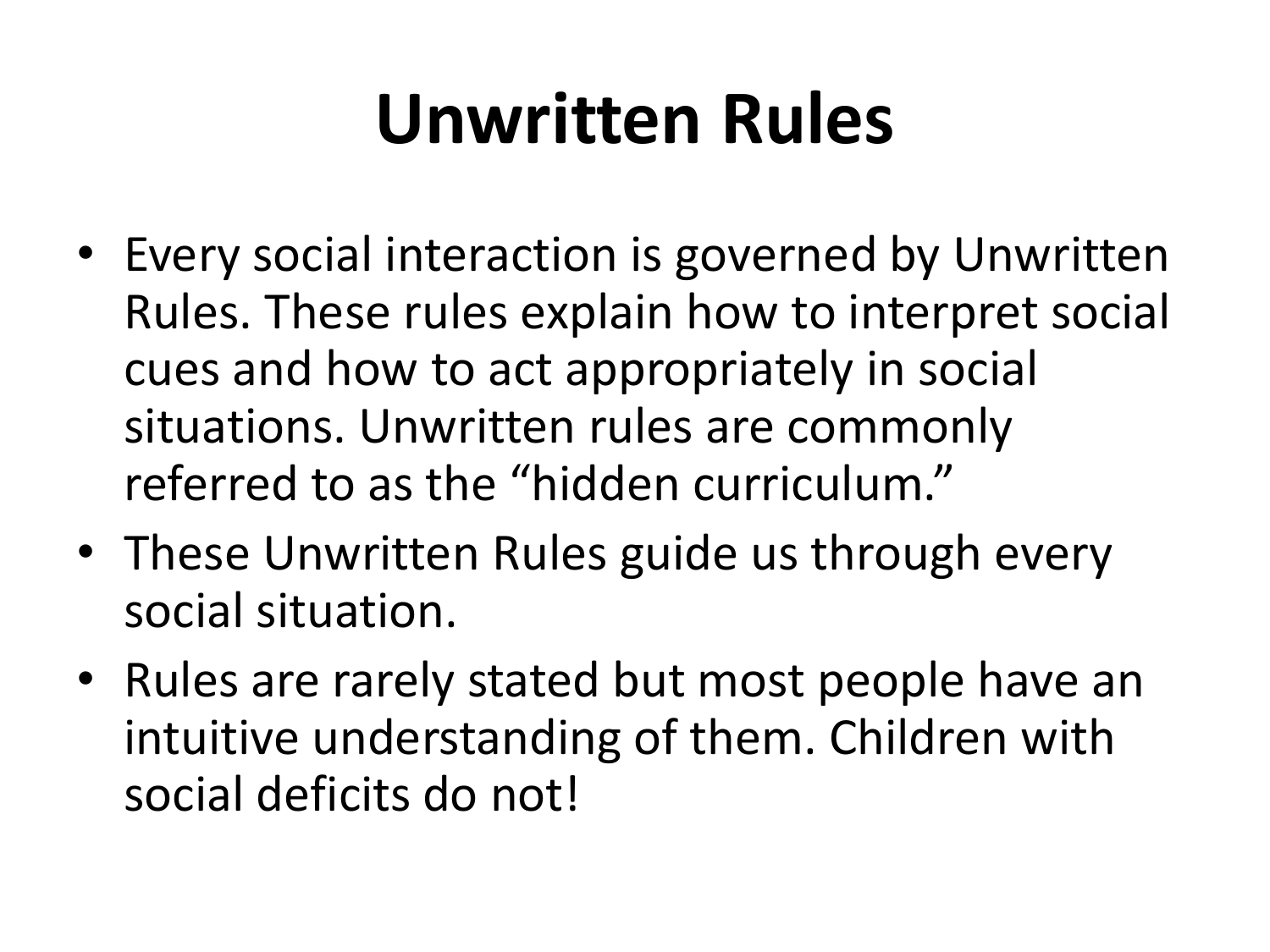# **Examples of Unwritten Rules**

- Greet people you know.
- Standing too close to someone when talking makes the person feel uncomfortable.
- When riding on an elevator, always face the doors.
- Never ask an acquaintance how much money she earns.
- Bathroom humor might be acceptable with your buddies but not your teacher.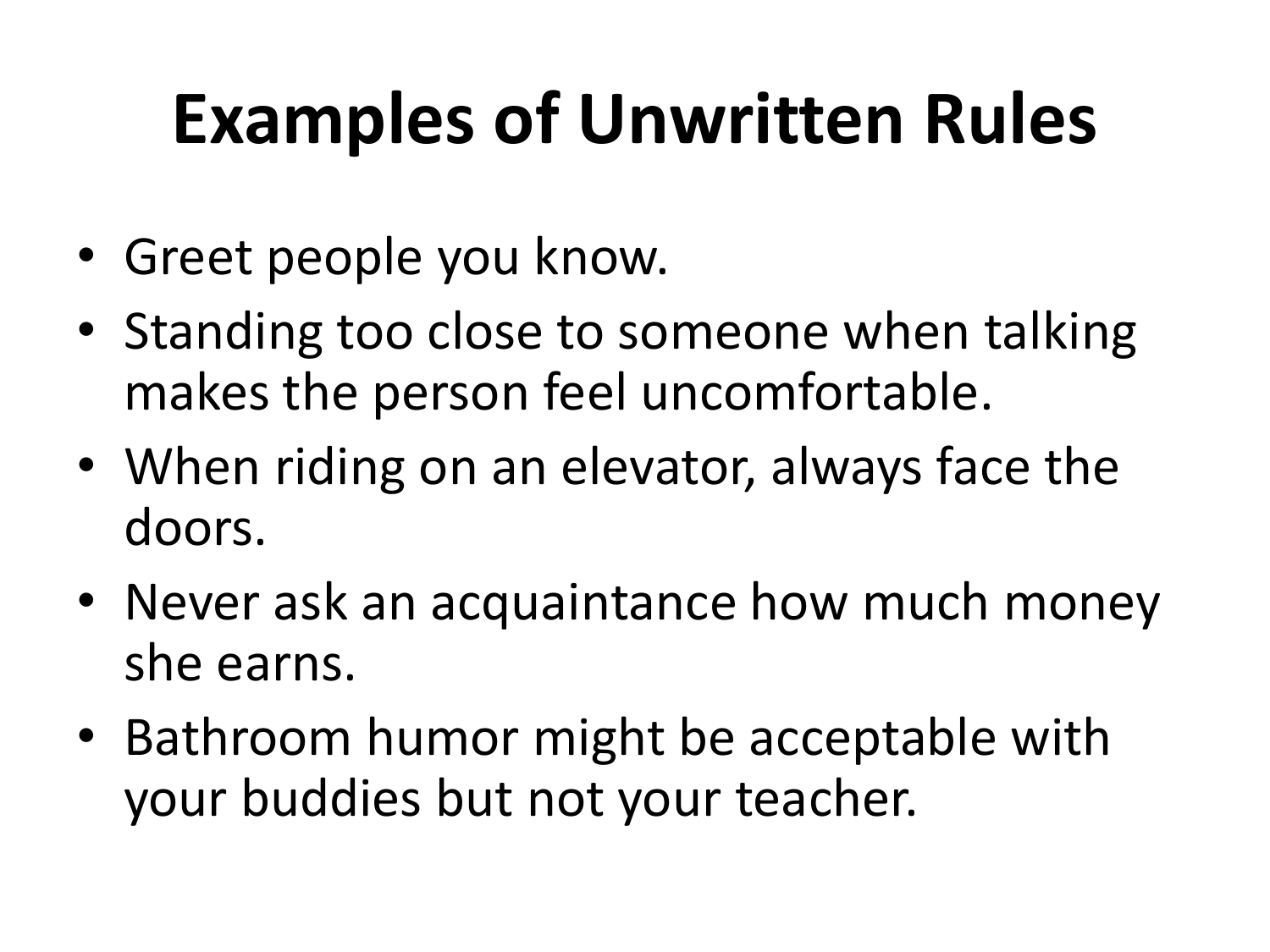## **Examples continued**

• If the person you are talking to keeps looking at his watch, he may not be interested in what you are saying.

• If you receive a gift and it is something you already have, just say thank you.

• Picking your nose is impolite.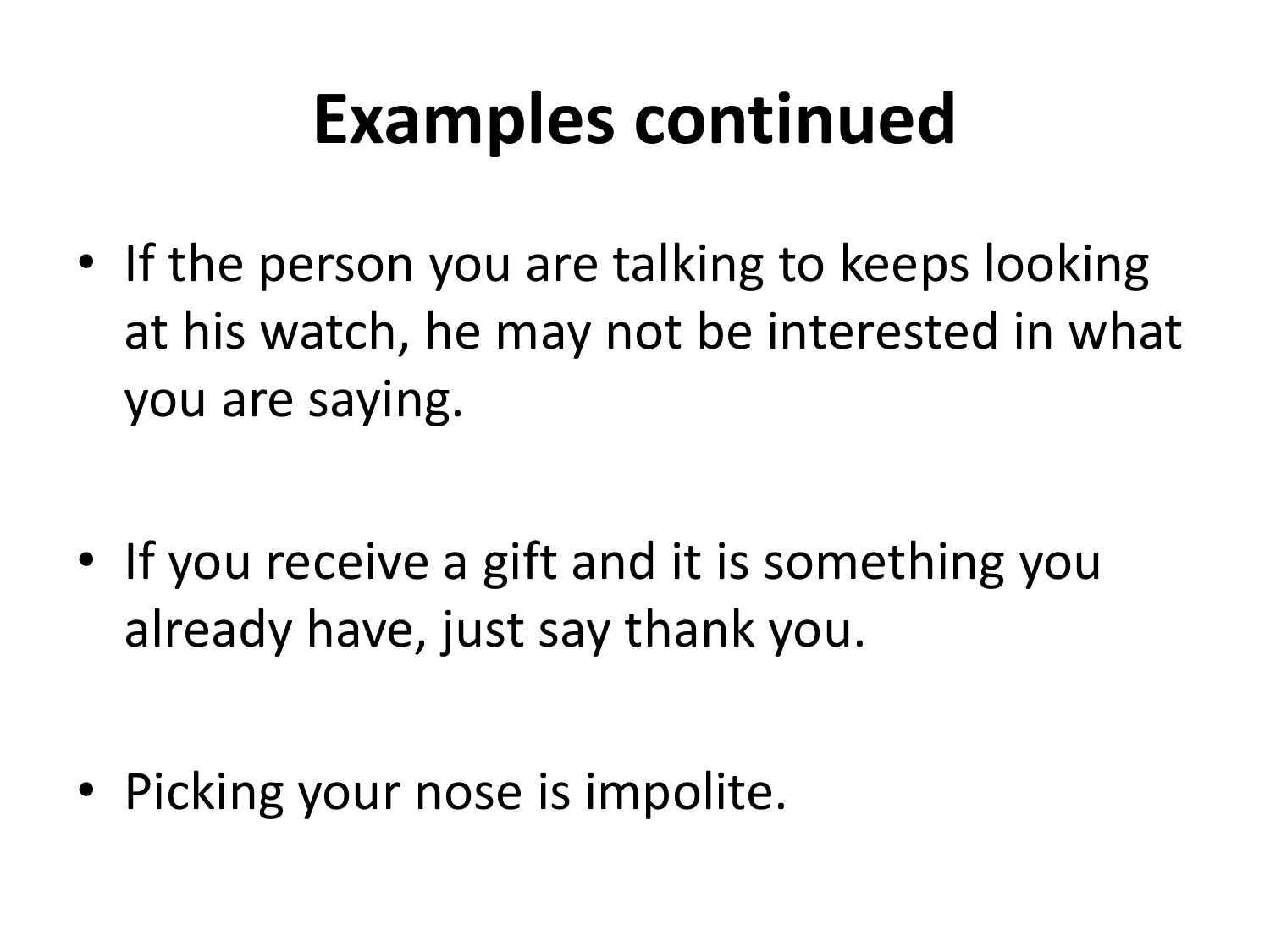## **Guidelines for Parents**

#### **Talk with your child's teacher**

• If your child is having social problems at school, it is wise to get an objective opinion from the child's teacher about what they are observing in and out of the classroom.

#### **Provide opportunities for Socializing**

• It is not as easy to learn social skills as it was in previous generations. Kids do not play outside unsupervised anymore due to safety concerns. It is important to give children hands-on experience relating to peers.

#### **Open Your Home to Your Child's Friends**

\* If your child is young, invite her friends over for a play date. Be sure to have a couple of activities in mind as younger children need direction. Activities might include a box of dress-up clothes or a plan to make cookies, depending on your child's interests.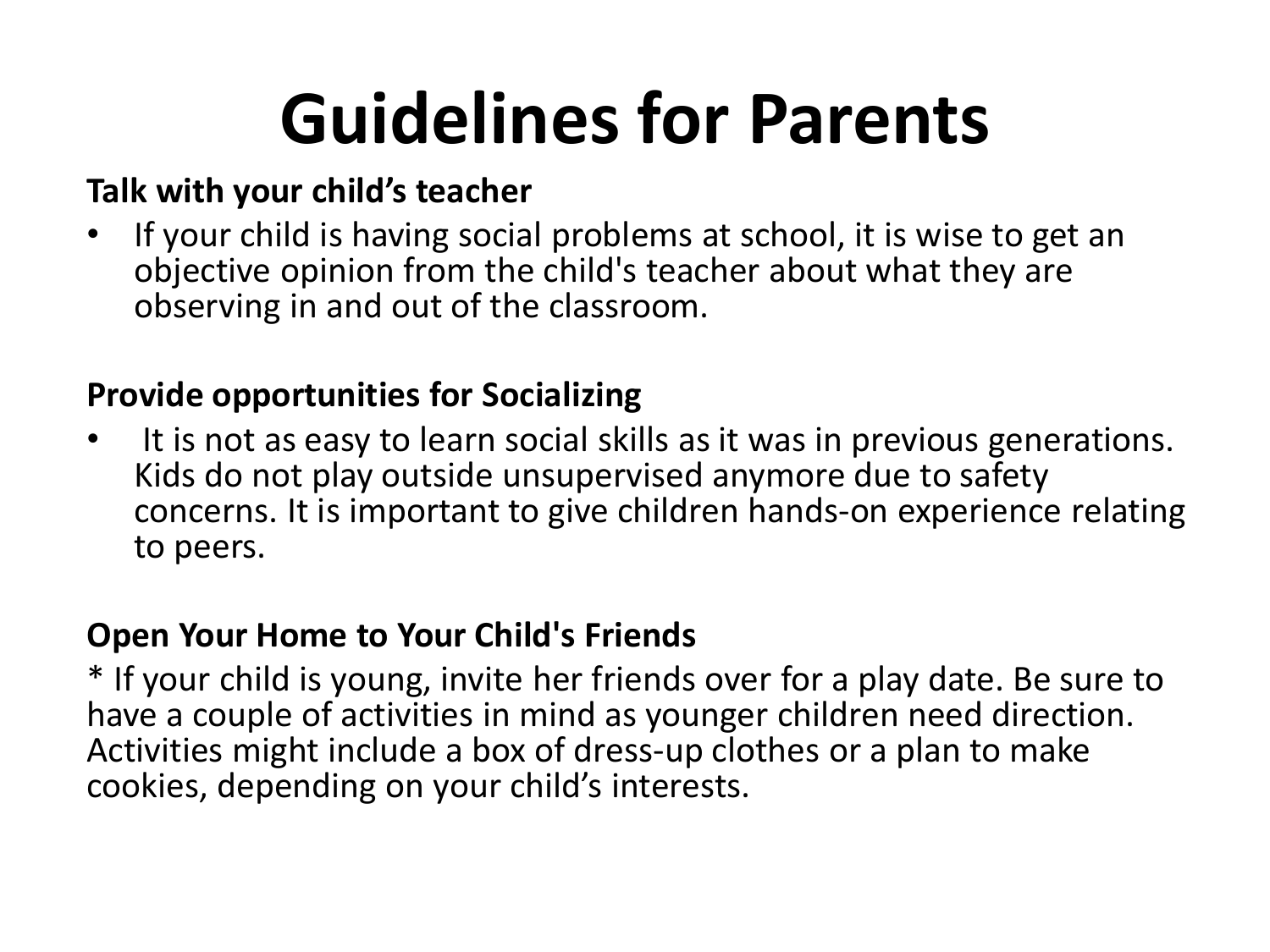## **Parent Guidelines continued**

Share your Confidence

• Help your child to see the bigger picture. When your child comes home upset it is important to listen and empathize. However, express confidence that your child, with help, will be able to handle the situation.

Emphasize Kindness

• The "Unwritten Rules" are essentially about kindness and civility. These rules emphasize talking, listening, respect, caring, and helping one another and are fundamental in developing social relationships.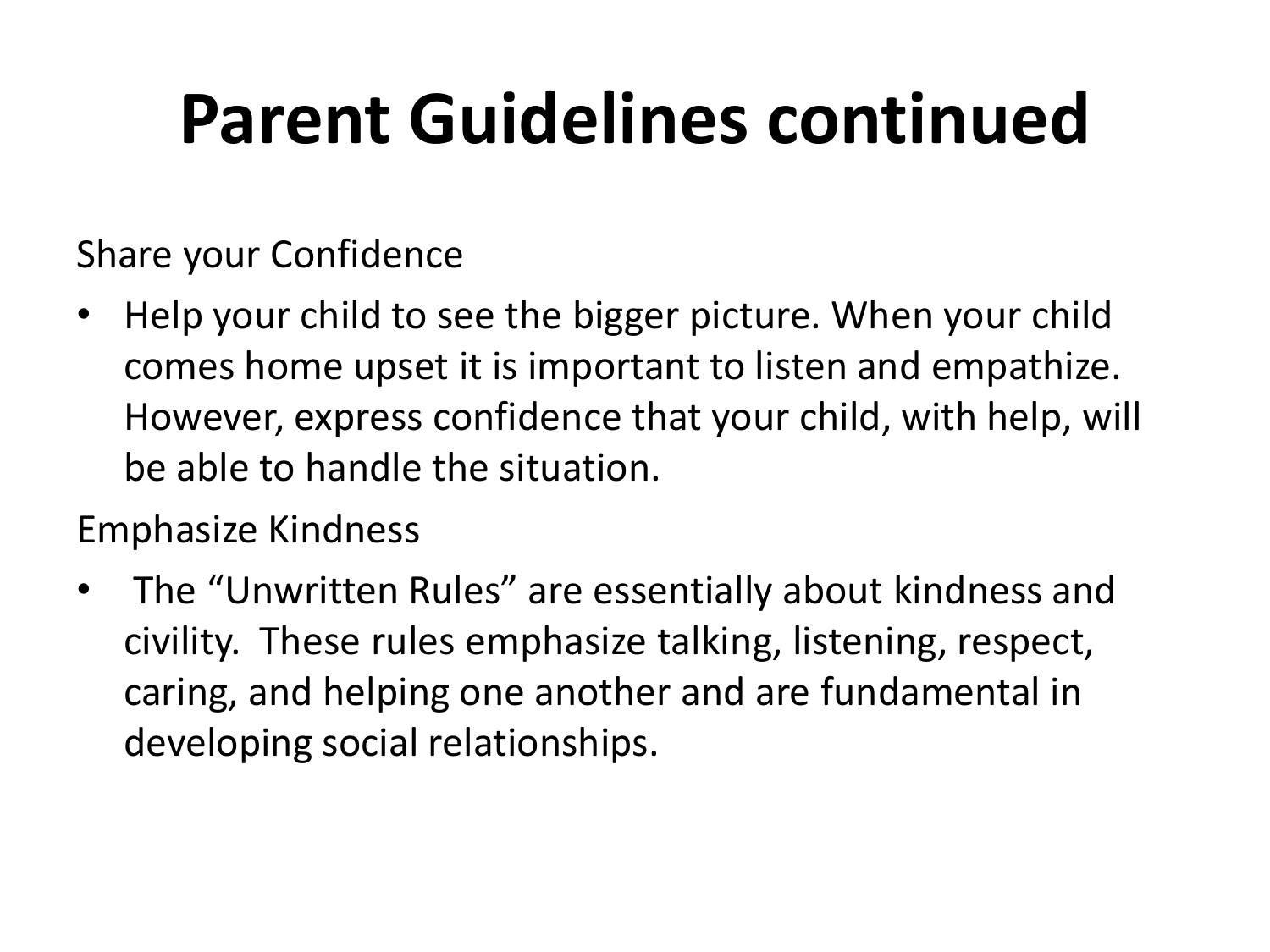#### **How Can Parents Help Teach Their Children to Make Friends?**

**1) Be an "Emotion Coach"-** Everybody has negative emotions and selfish impulses. But to make friends, we need to keep these responses under control. Children develop better emotional self-control when their parents talk to them about their feelings in a sympathetic, problem-solving way vs. trivializing their feelings ("You're just being silly") or punishing them ("Go to your room and cool off").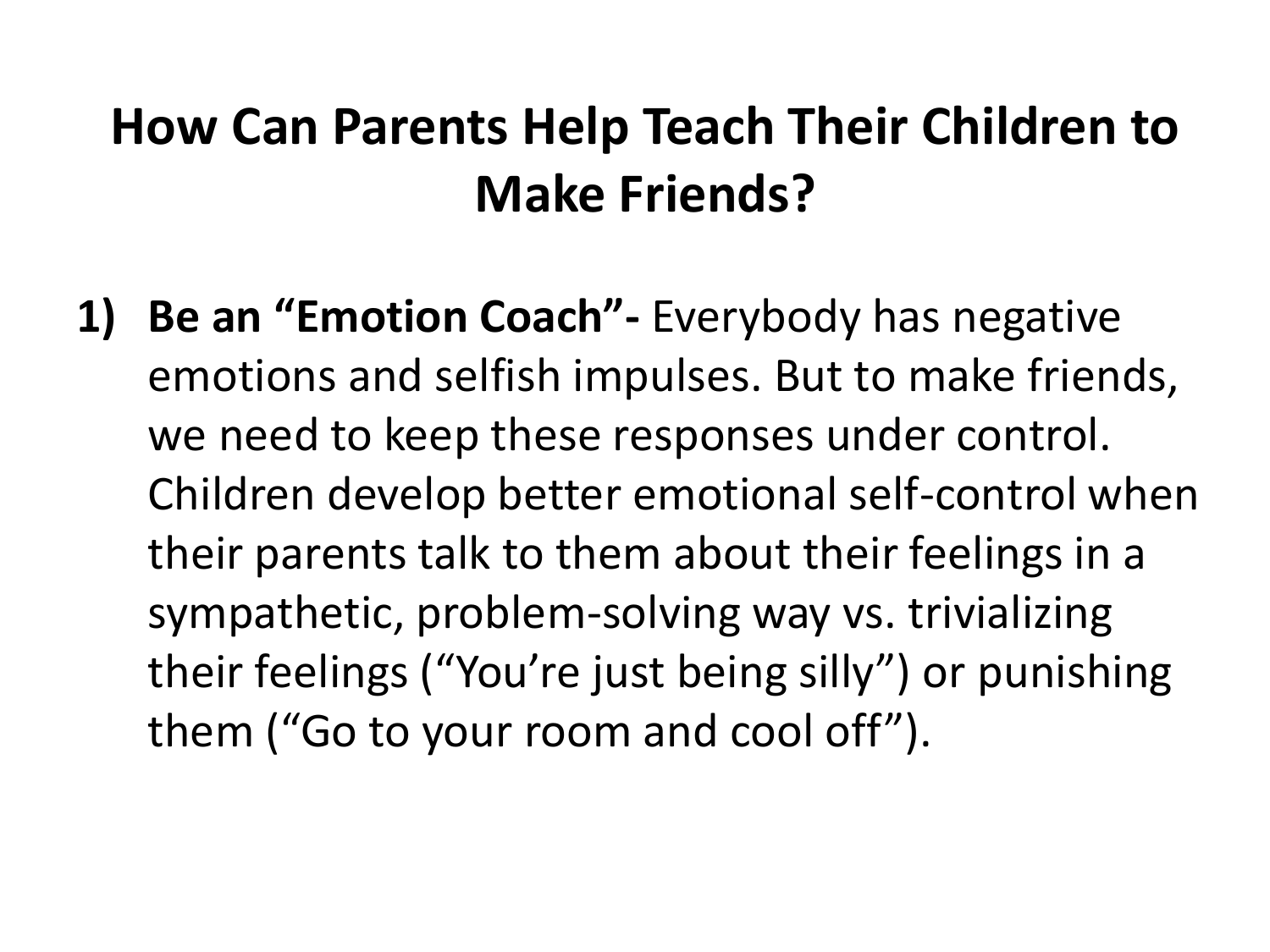#### **2) Practice authorative (not authoritarian) parenting**

Authorative parenting is when parents set limits and demand maturity from their kids but also relate to their kids with warmth, and attempt to shape behavior through rational discussion and explanation of the reasons for rules. Authoritarian parents discourage thoughtful discussion and attempt to control behavior through punishment- kids subjected to harsh punishments tend to show more hostility and aggression.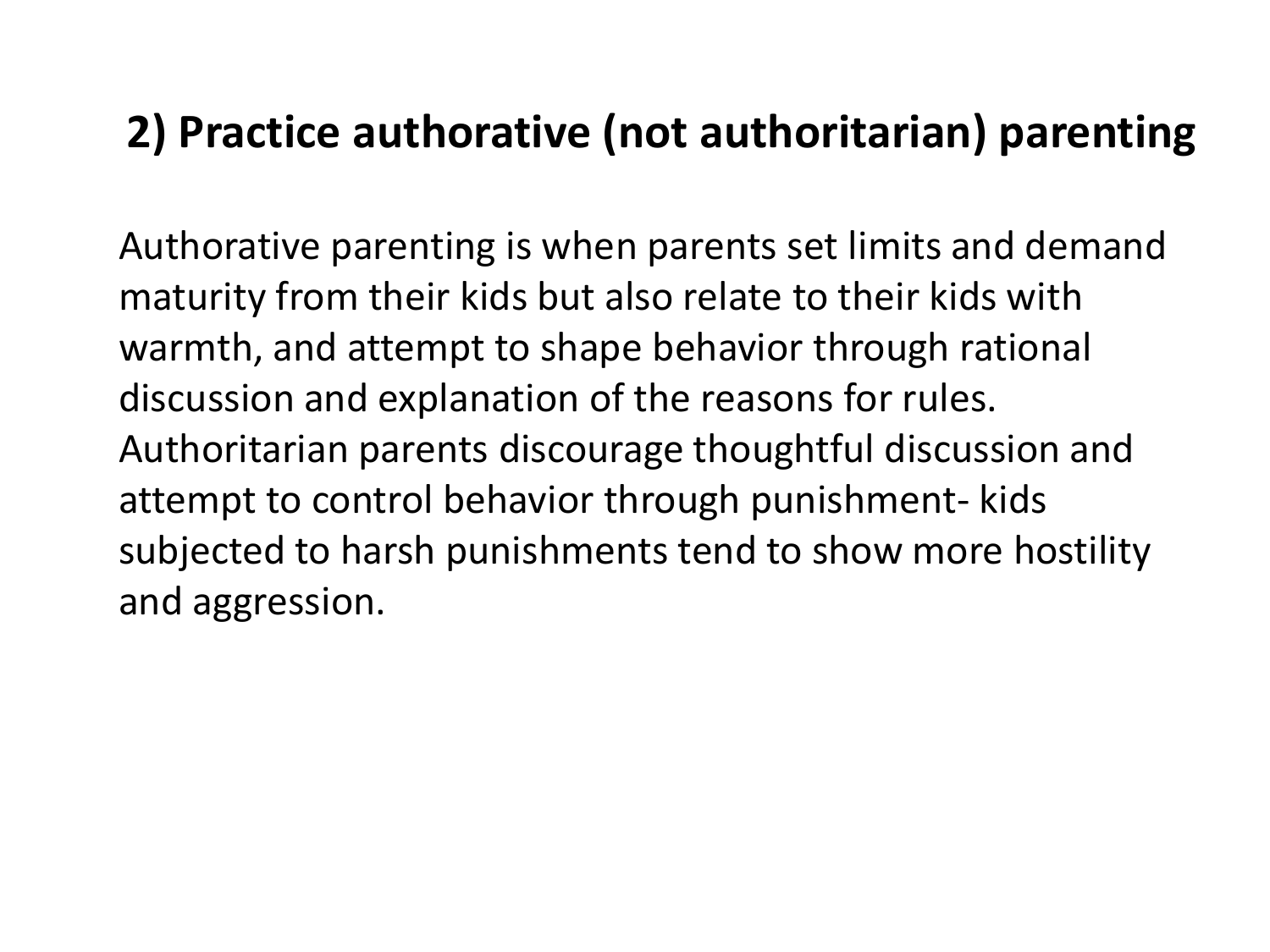## **3) Teach kids how to converse in a polite way**

Parents who showed high levels of reciprocity (give and take in conversation) in their communication with children had kids who developed more social competence and better negotiation skills over time.

Parents can help practice the art of "trading information." Tips to pass onto kids include:

- When starting a conversation with someone new, trade information about your "likes" and "dislikes."
- Don't be a conversation hog. When engaged in conversation, only answer the question at hand. Then give your partner a chance to talk, or ask a question of your own.
- Don't be an interviewer. Don't just ask questions. Offer information about yourself.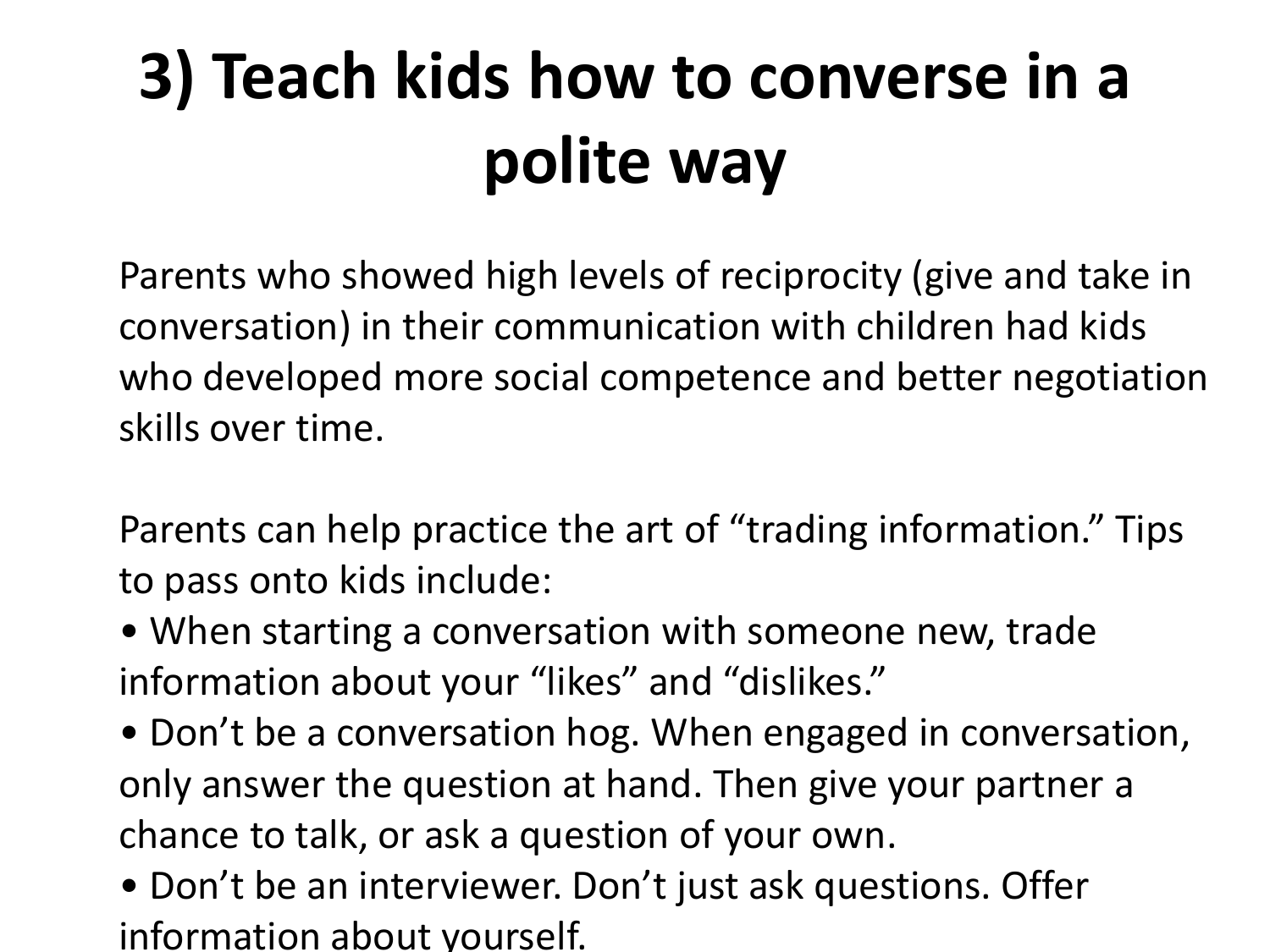#### **For kids struggling to make friends, avoid competitive games and other situations that can provoke conflict or discourage cooperation**

Several studies suggest that kids get along better when they are engaged in cooperative activities—i.e., activities in which kids work toward a common goal.

It is recommended that parents steer kids away from competitive games, at least until kids develop better social skills. Got a play date? It is recommended that parents plan ahead and put away toys that discourage social interaction or provoke fighting. That means putting away toy weapons. It also means putting away toys designed for solitary play or which inspire self-absorption, like video games.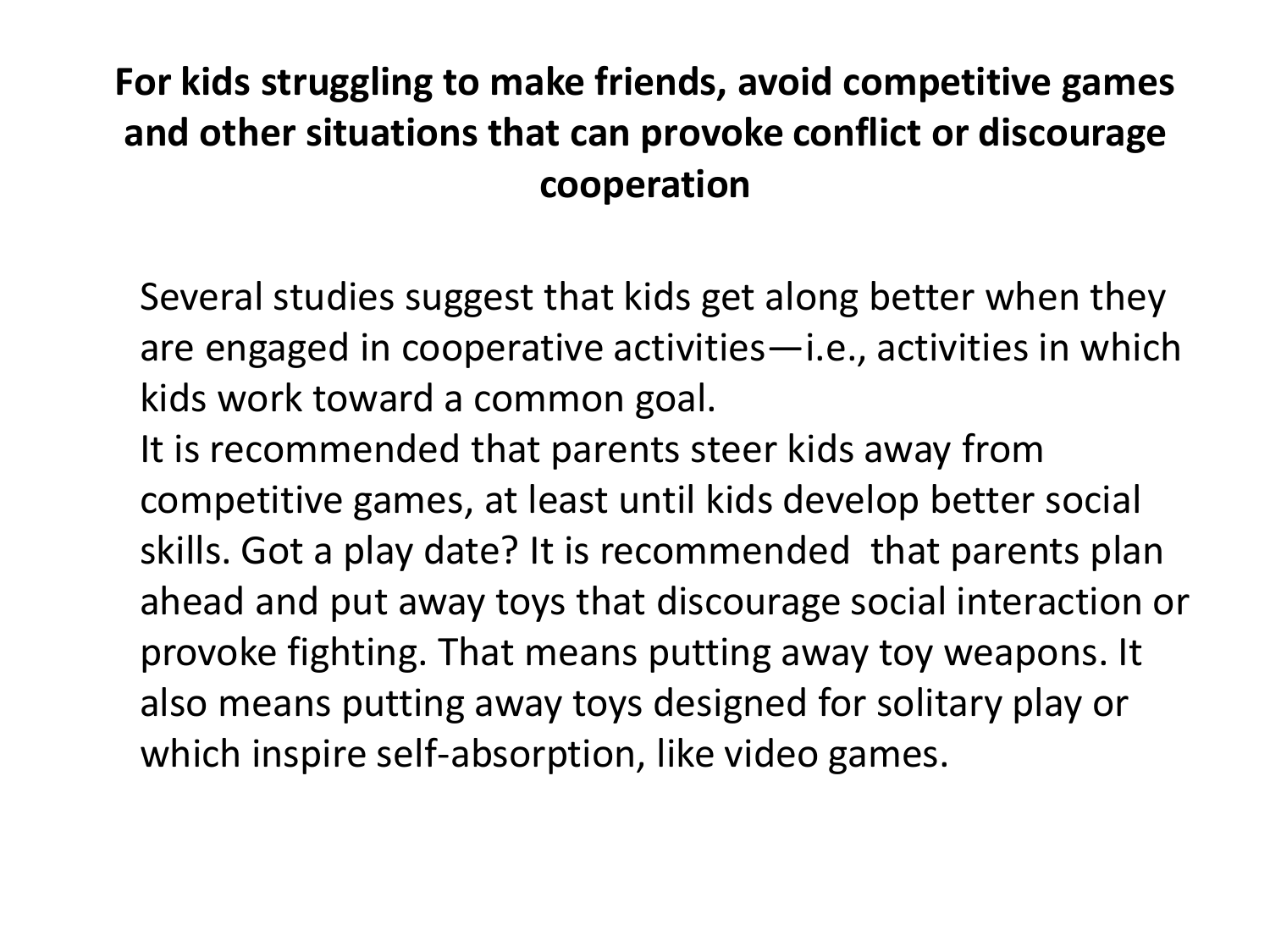### **4) Foster empathy and sympathetic concern for others.**

Research also suggests that empathy is a complex phenomenon involving several component skills:

- A sense of self-awareness and the ability to distinguish one's own feelings from the feelings of others.
- Taking another person's perspective (or, alternatively, "putting oneself in another person's shoes").
- Being able to regulate one's own emotional responses.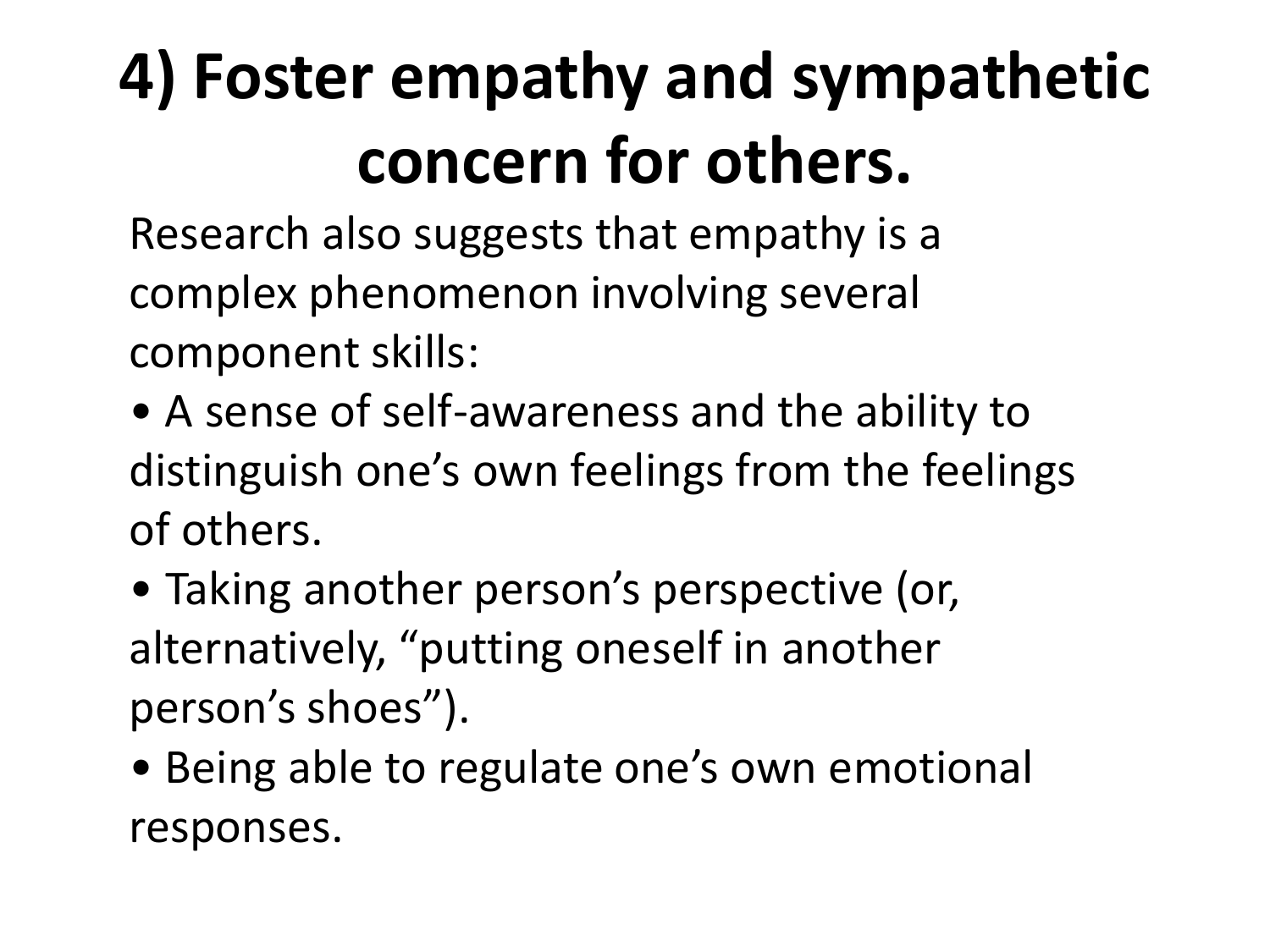#### **Teaching empathy tip #1: Address your child's own needs, and teach him how to "bounce back" from distress**

Studies suggest that kids are more likely to develop a strong sense of empathy when their own emotional needs are being met at home.

When kids have secure attachment relationships (so that they know they can count on their caregivers for emotional and physical support) they are more likely to show sympathy and offer help to other kids in distress.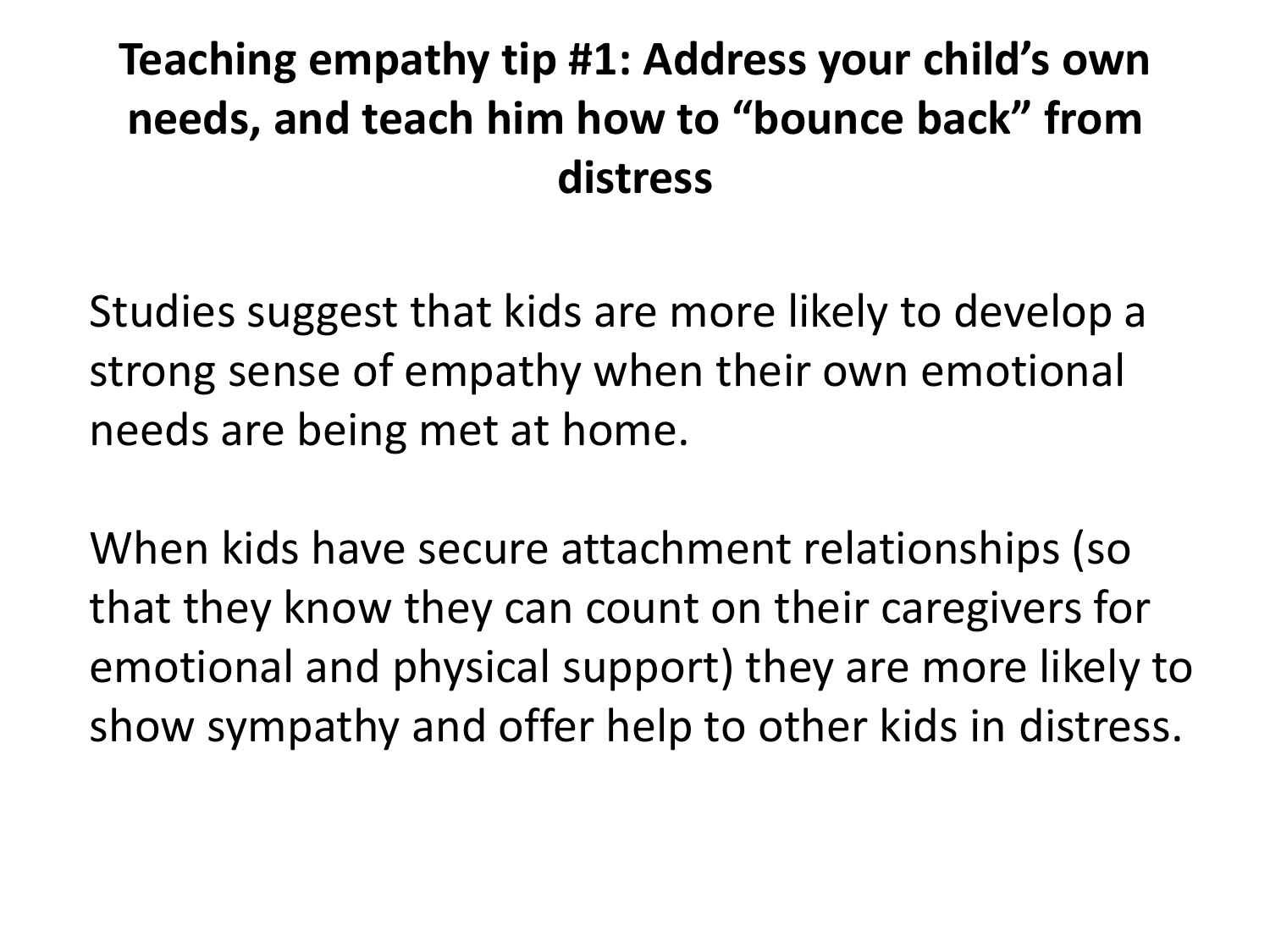#### **Teaching empathy tip #2: Be a "mindminded" parent**

Treat your child as an individual with a mind of her own, and talk to her about the ways that our feelings influence our behavior. Observational studies reveal a link between parenting and "theory of mind"—i.e., what kids understand about the goals, desires, and beliefs of other people.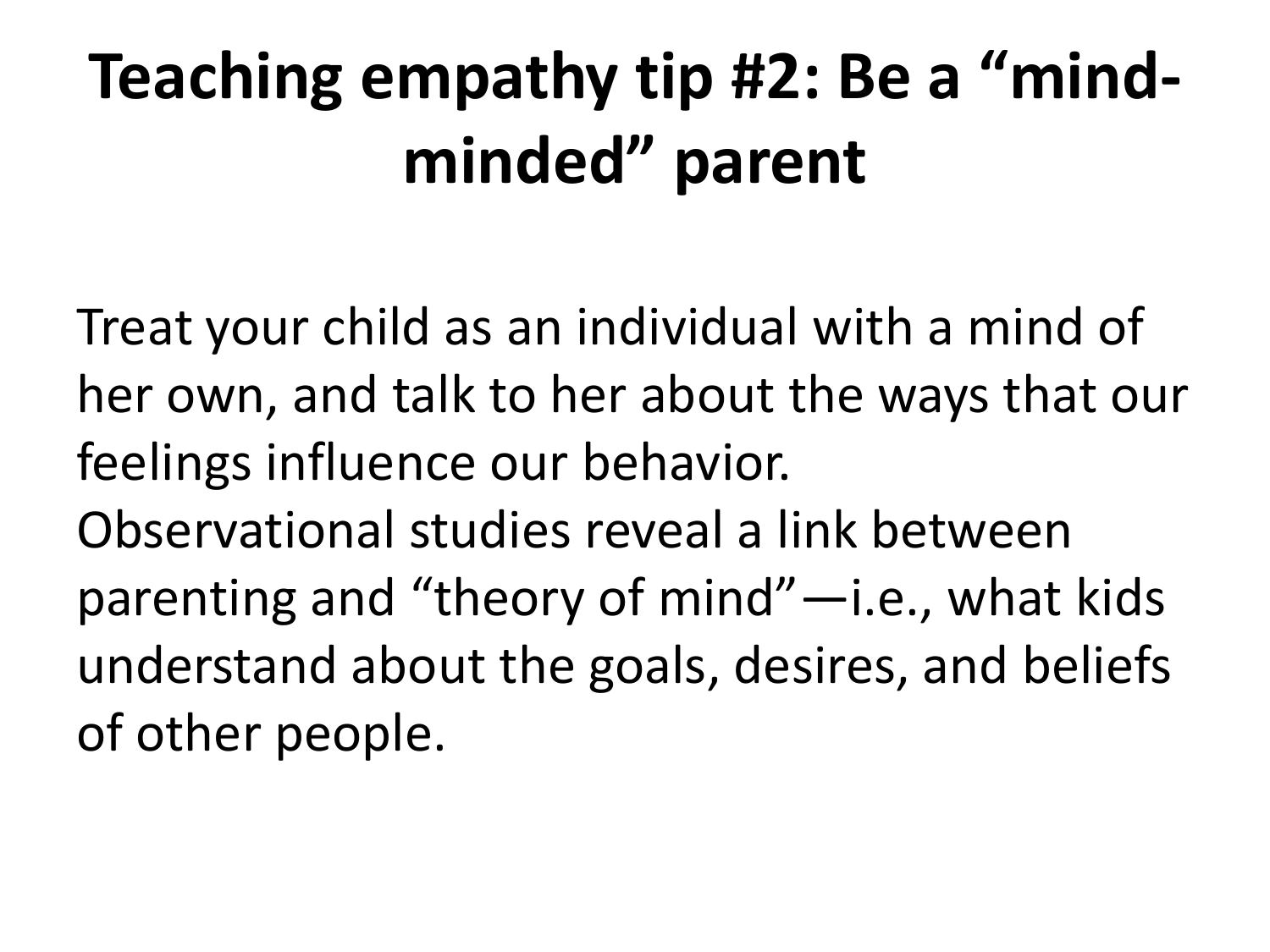#### **Teaching empathy tip #3: Seize everyday opportunities to model—and induce—sympathetic feelings for other people**

By modeling empathic behavior--and pointing out situations that call for empathy—parents can generate sympathetic responses in their kids. For example, if you and your child see someone being victimized (in real life, on TV, or in a book), talk with your child about how that person must feel.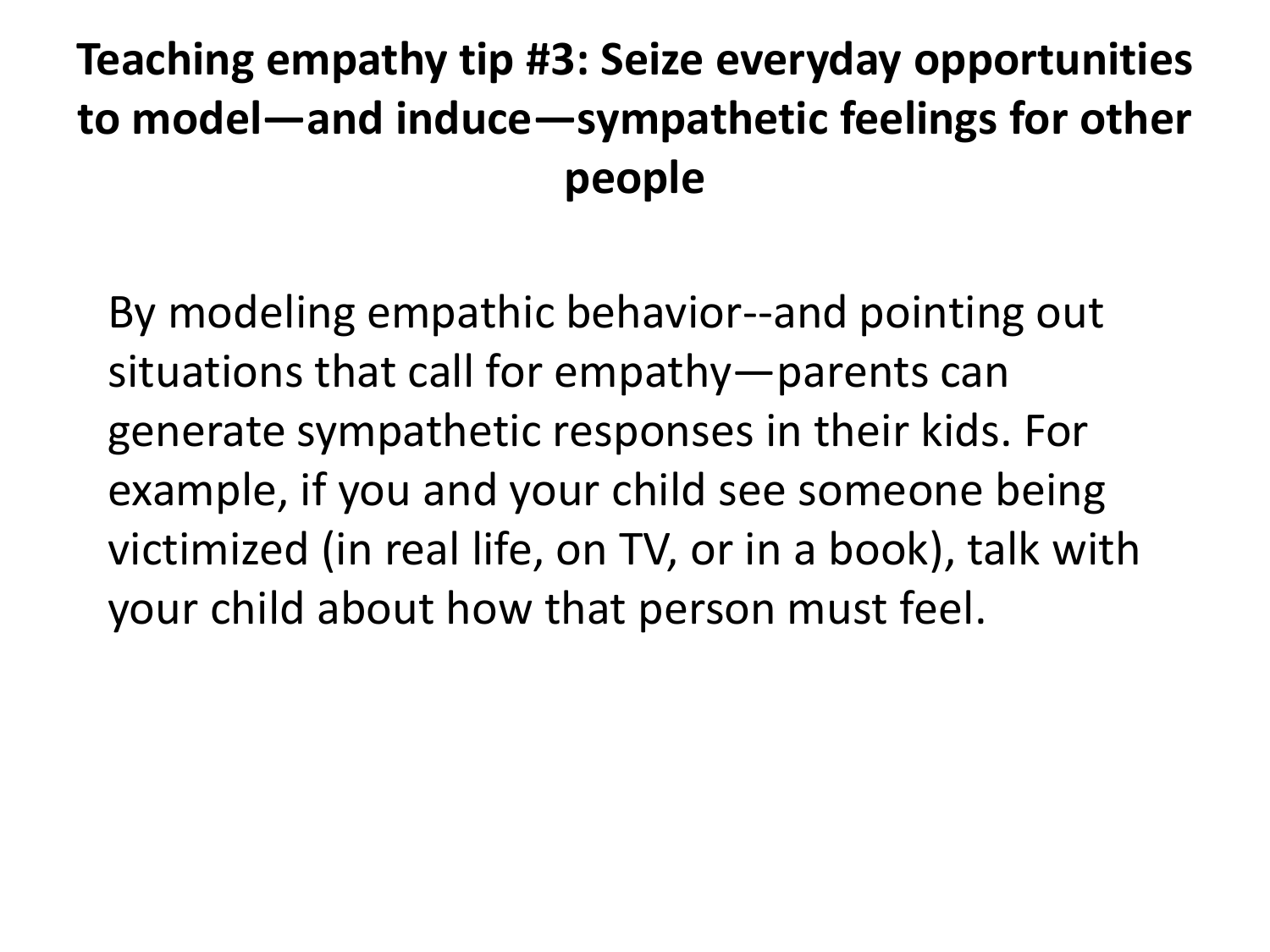#### **Teaching empathy tip #4: Help kids discover what they have in common with other people**

Experiments suggest that kids are more likely to feel empathy for individuals who are familiar and/or similar to them.

So it's probably helpful to make kids aware of the similarities they may share with other people. The more we can humanize the victims of distress or tragedy, the better kids will be able to respond with empathy.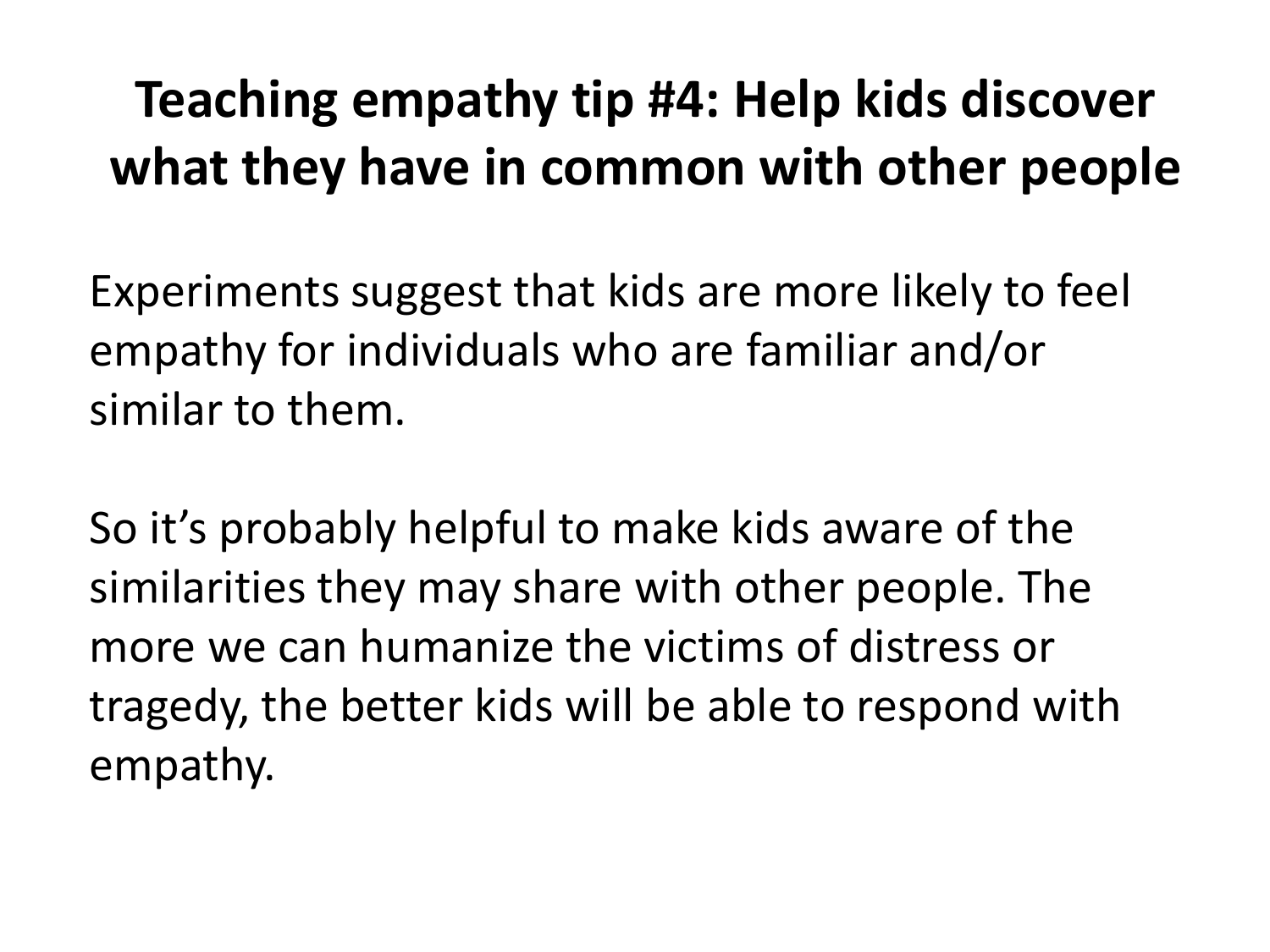### **Teaching empathy tip #5: Help kids explore other roles and perspectives**

Stories—from books or television—are opportunities for kids to practice perspective-taking skills. What do the characters think, believe, want, or feel? And how do we know it?

When families discuss these questions, kids may learn a lot about the way other people's minds work.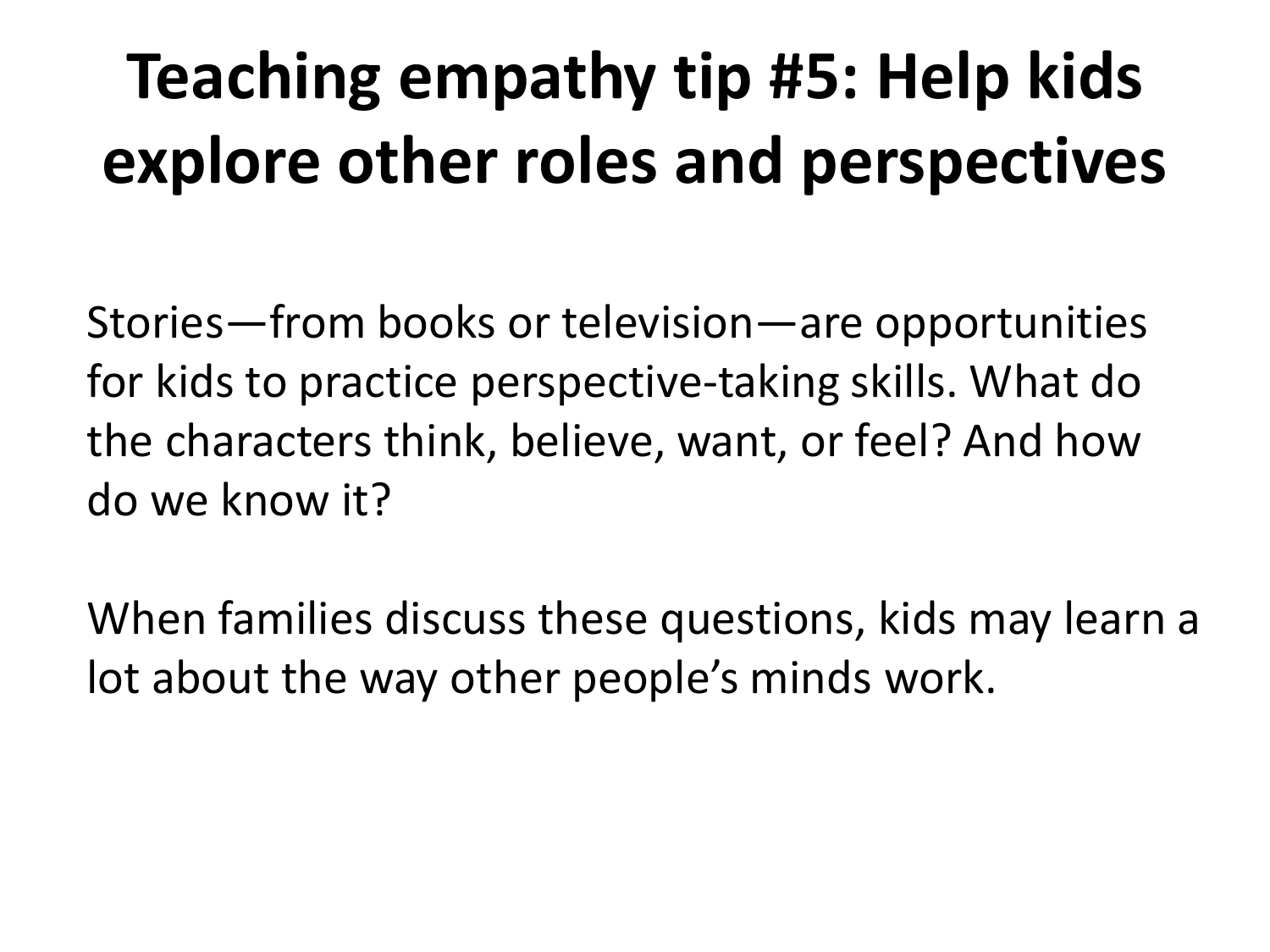**Teaching empathy tip #7: Help kids develop a sense of morality that depends on internal self-control, not on rewards or punishments** 

Kids are capable of being spontaneously helpful and sympathetic. But experimental studies have shown that kids become less likely to help others if they are given material rewards for doing so.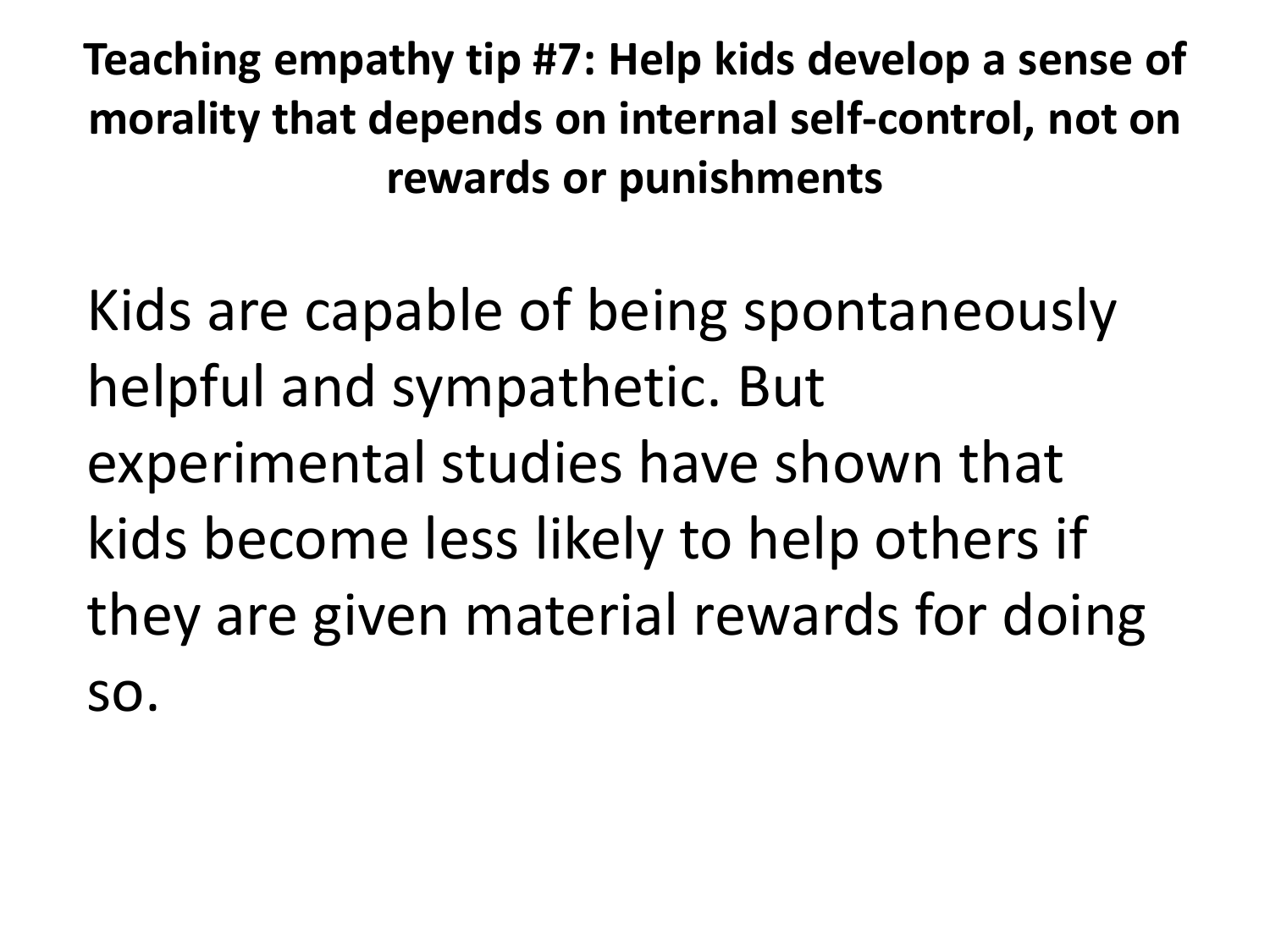#### **5) Help kids "read" facial expressions**.

You might think that interpreting facial expressions is a "no-brainer," but experiments suggest that elementary school children can benefit from practice.

Research suggests that kids who have more trouble identifying emotion in faces are more likely to have peer problems and learning difficulties.

Children with stronger face-reading skills may achieve more popularity at school.

Collect photographs of people making different facial expressions. To make your own, get some models and ask them to do a little method acting, recalling a situation when they felt the target emotion and then making the corresponding expression (e.g. happy, sad, fear, anger, disgust, surprise).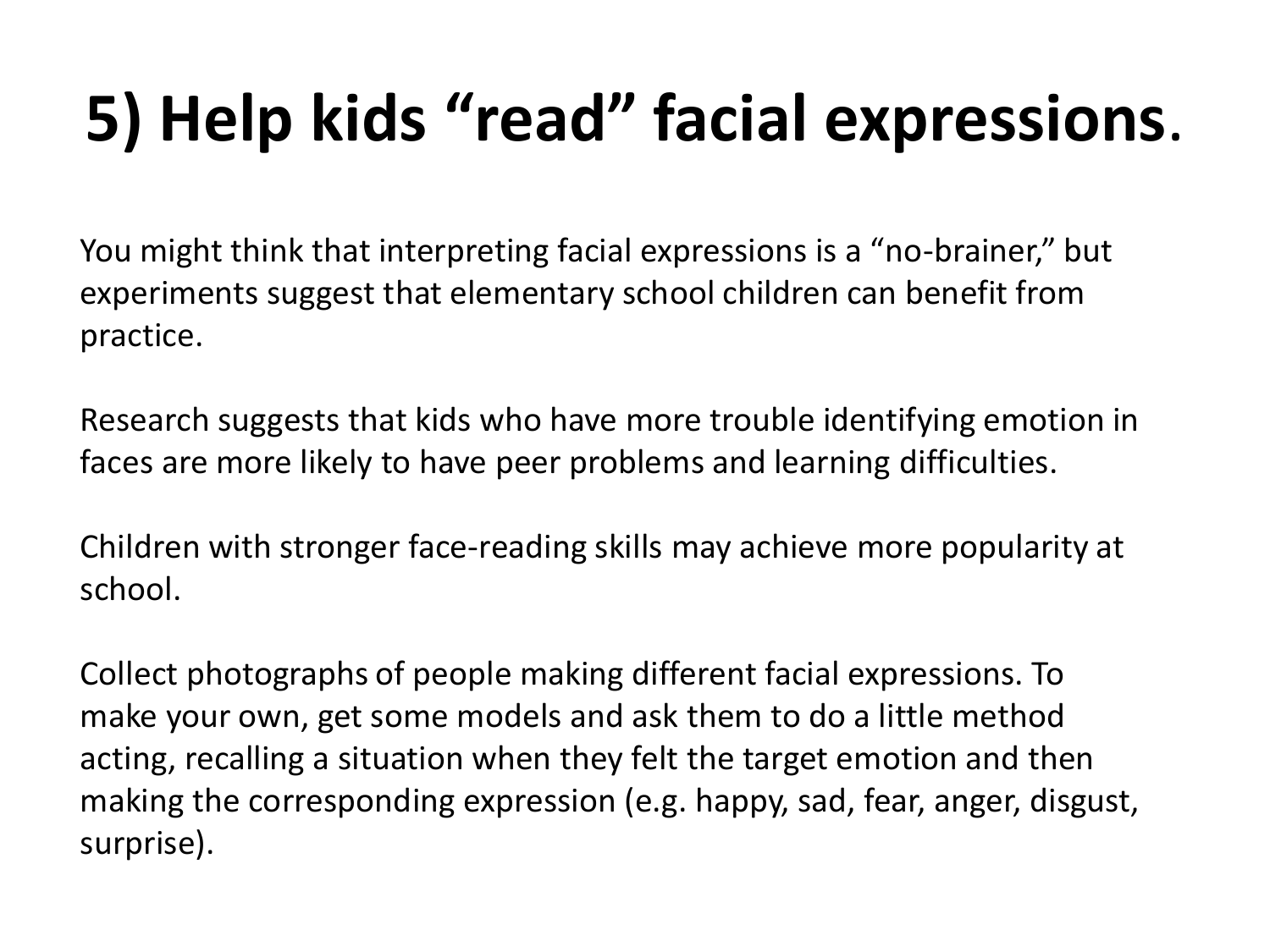#### **6. Coach kids on how to cope with tricky social situations.**

- Before making your approach, watch what the other kids are doing. What can you do to fit in?
- Try joining the game by doing something relevant. For example, if kids are playing a restaurant game, see if you can become a new customer.
- Don't be disruptive or critical or try to change the game.
- If the other kids don't want you to join in, don't try to force it. Just back off and find something else to do.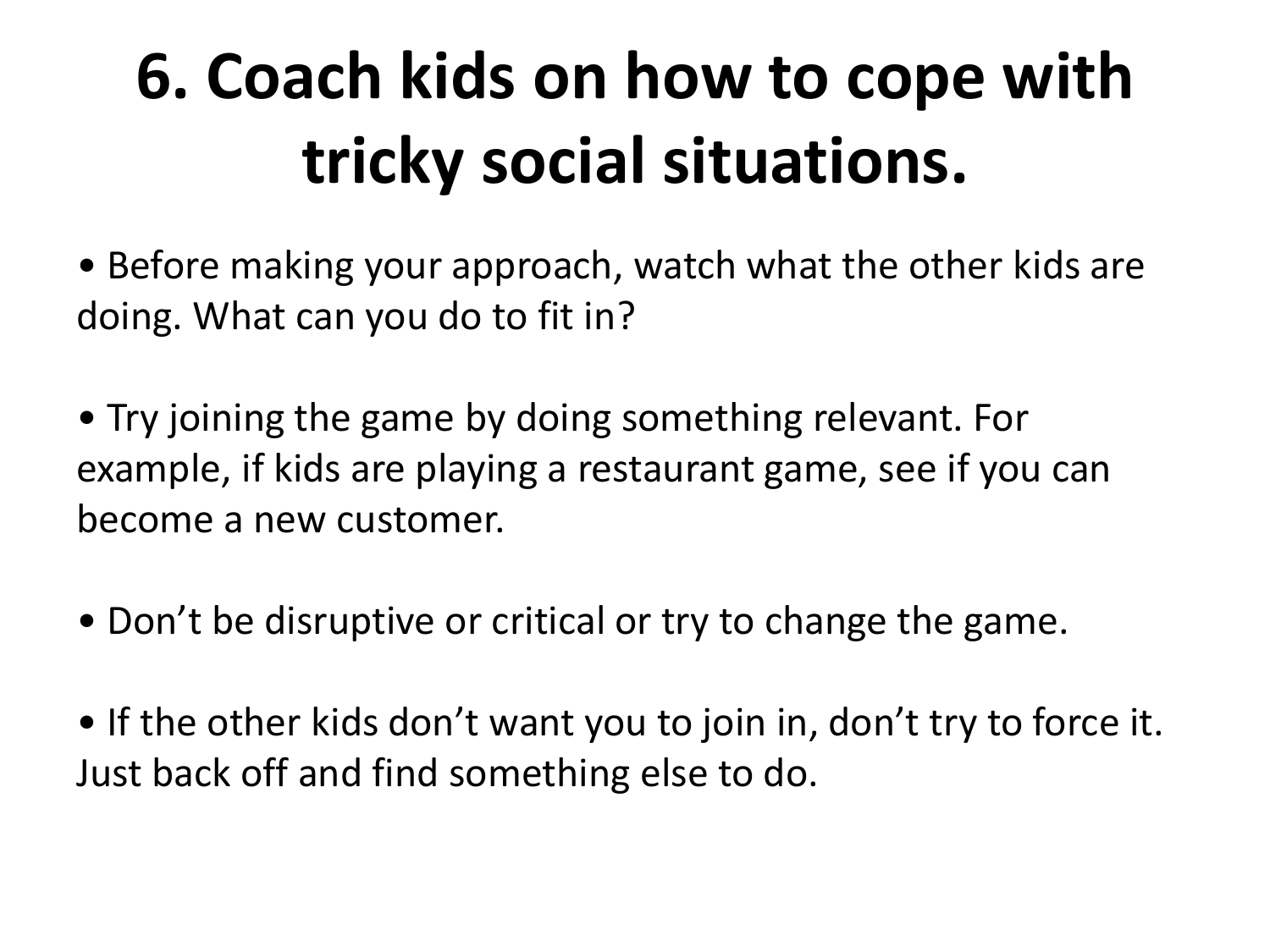Parents can spend some time before playdates reviewing social cues with their children. Some activities for playdate-prep include:

Talk with your child about what it means to be a good host. What will your child do to make her guests feel comfortable?

Have your child pick out a few games in advance. How will your child know when it's time to move on to the next game?

Ask your child how she will know if her guests are having a good time. Are they smiling? Laughing?

And when you review how it went, focus on the good behaviors you want to reinforce. For example, instead of 'good job,' say, 'you shared very well with your friend.'"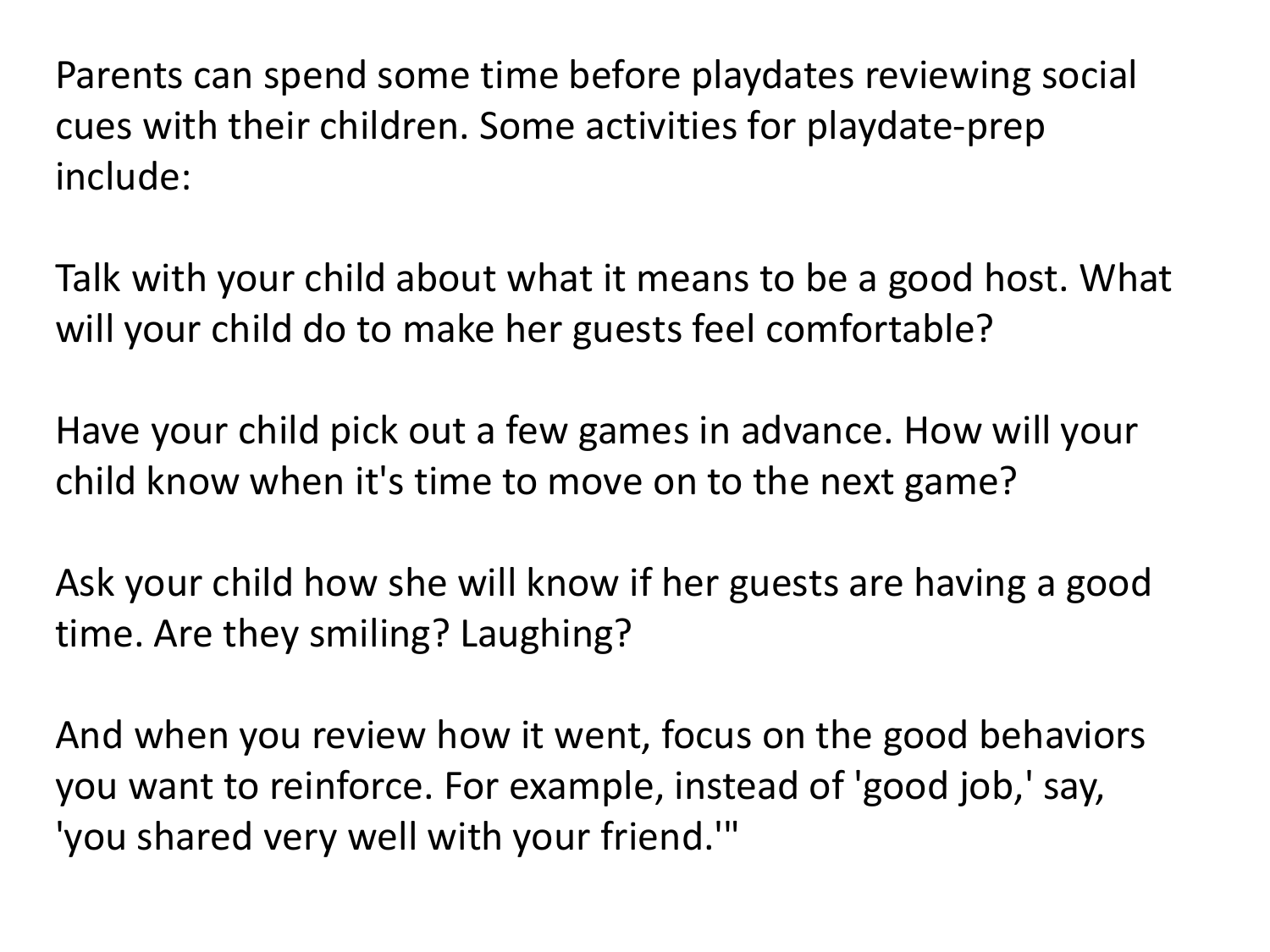# **7. Monitor kids' social life**

Studies in a variety of cultures suggest that children are better off when their parents monitor their social activities.

This doesn't mean hovering over kids or getting in the middle of every peer interaction, but it does mean supervising where kids play and helping kids choose their friends. Primary school kids who named more aggressive peers as their friends were more likely to develop behavioral problems over time and kids with behavior problems are more likely to get rejected by their peers.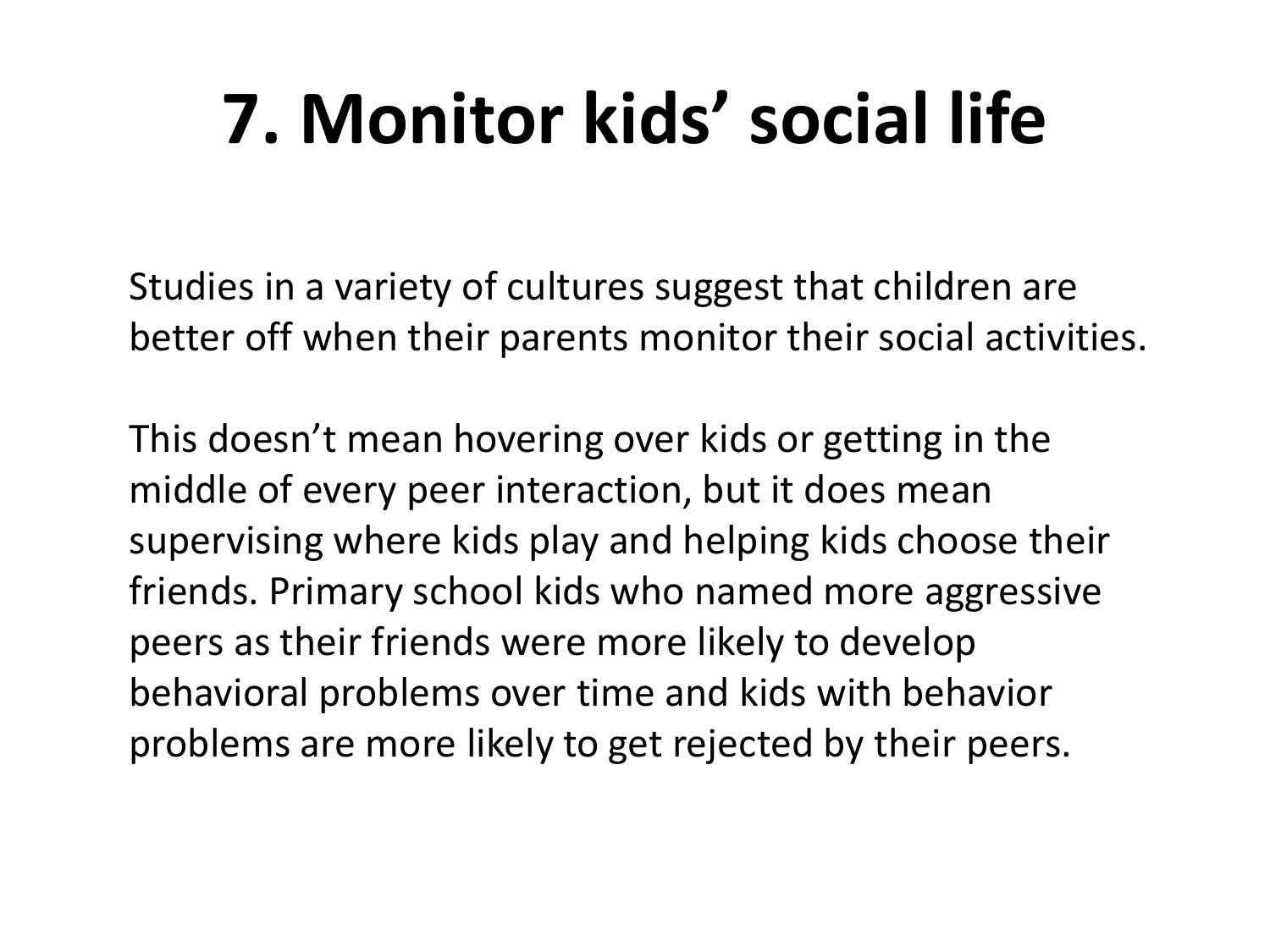#### **8. When possible, let kids try to work things out on their own**

Young toddlers need to be closely supervised. But as kids get older, parents need to back off. Parents who hover over their kids are robbing them of the chance to develop their own social skills.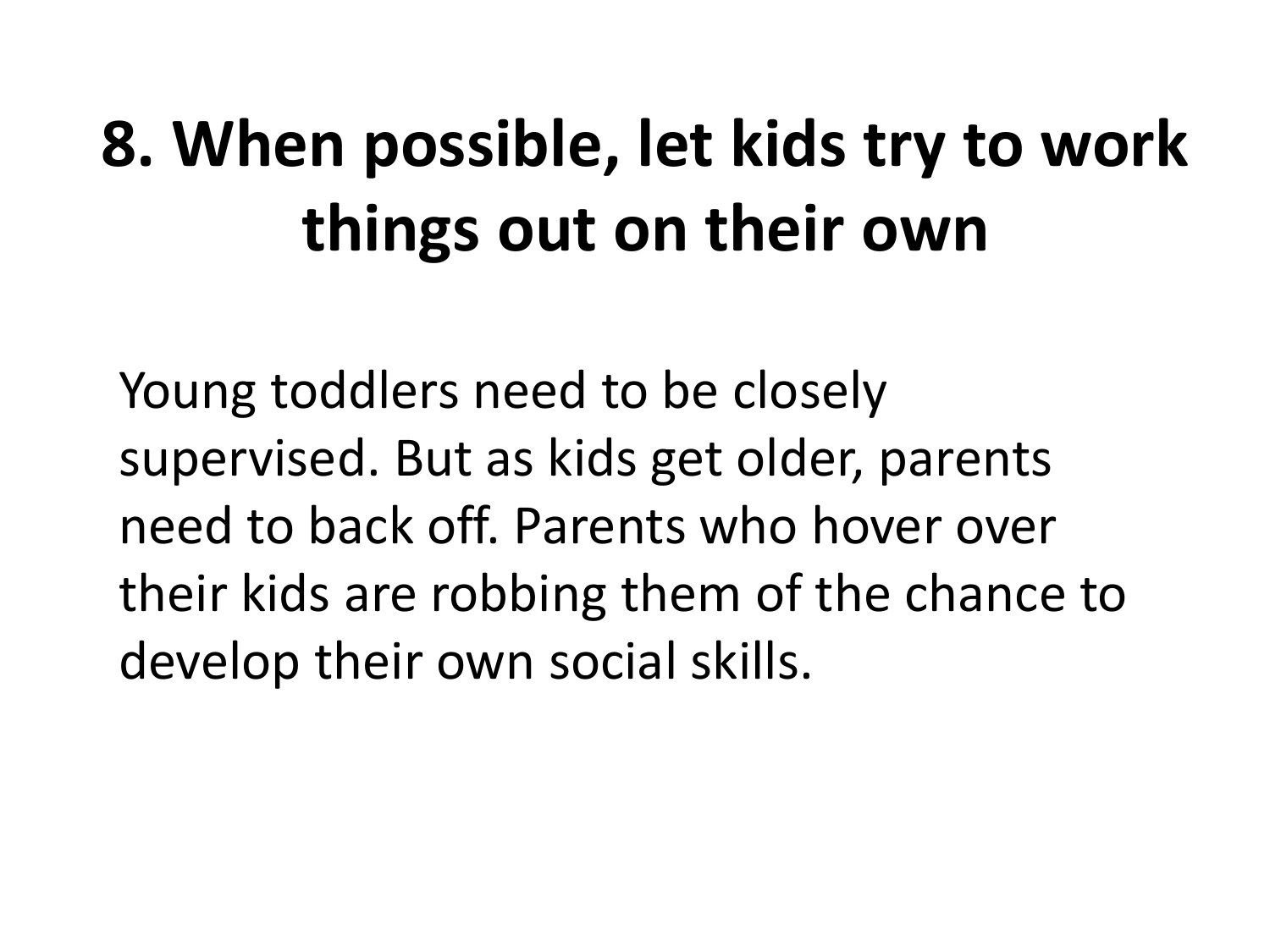## **9. Watch out for bullying**

These victims may not be in a position to "work" anything "out," and they may suffer long-term consequences. Kids who get bullied are more likely to suffer from clinical anxiety, depression, and feelings of social isolation. They are more likely to avoid school, and the chronic stress makes them physically ill. As adults, they are 3-5 times more likely to suffer from anxiety, panic disorder, and agoraphobia.